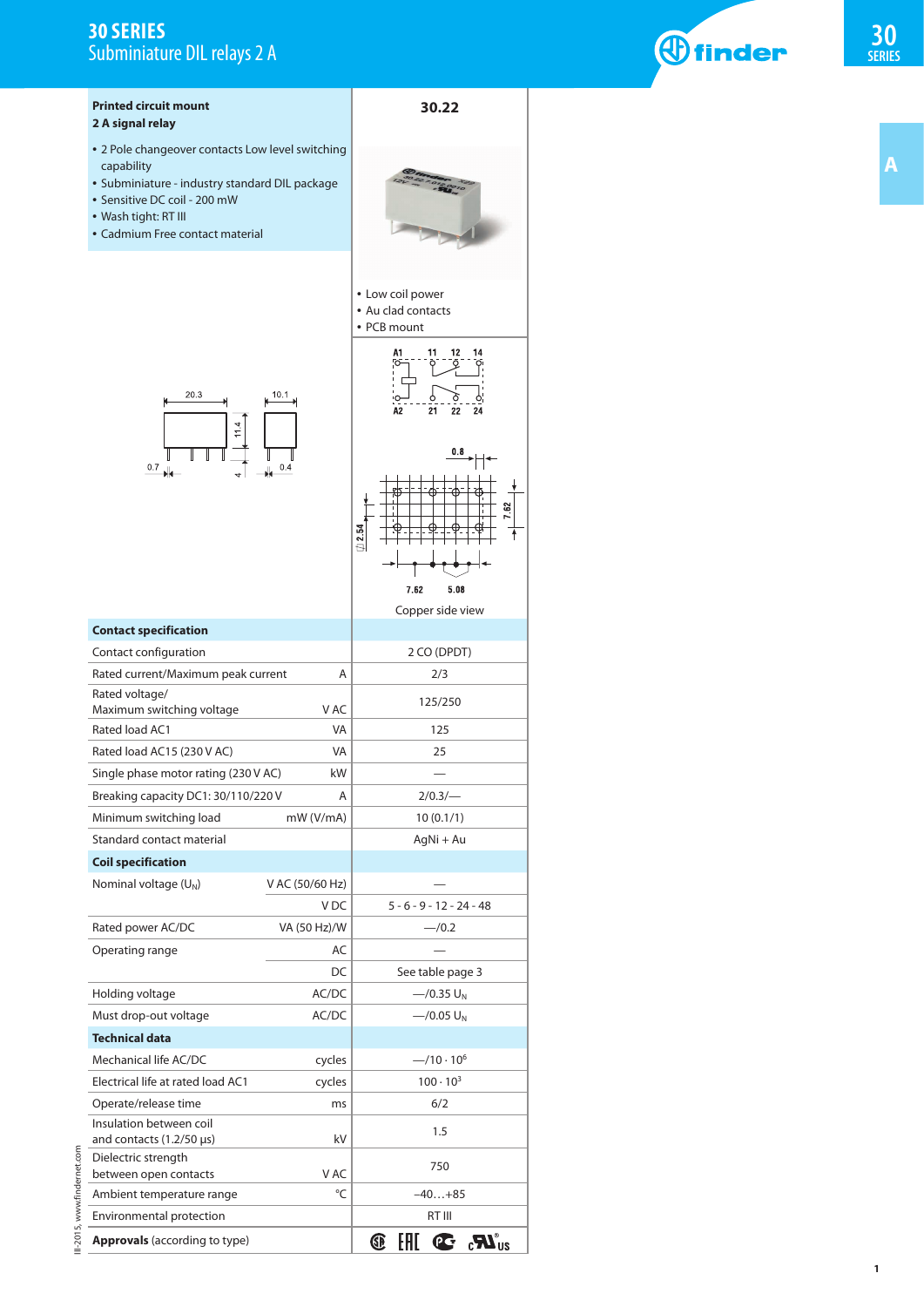

#### **Ordering information**

**SERIES** 

Example: 30 series PCB relay, 2 CO (DPDT) - 2 A contacts, 12 V sensitive DC coil.



#### **Technical data**

| <b>Insulation according to EN 61810-1</b>          |                           |                     |                     |
|----------------------------------------------------|---------------------------|---------------------|---------------------|
| Nominal voltage of supply system                   | V AC                      | 230/400             | 120240 single phase |
| Rated insulation voltage                           | VAC                       | 250                 | 125                 |
| Pollution degrees                                  |                           | 1                   | 2                   |
| Insulation between coil and contact set            |                           |                     |                     |
| Type of insulation                                 |                           | <b>Basic</b>        | <b>Basic</b>        |
| Overvoltage category                               |                           |                     | Ш                   |
| Rated impulse voltage                              | kV (1.2/50 $\mu$ s)   1.5 |                     | 1.5                 |
| Dielectric strength                                | V AC                      | 1000                | 1000                |
| Insulation between adjacent contacts               |                           |                     |                     |
| Type of insulation                                 |                           | <b>Basic</b>        | <b>Basic</b>        |
| Overvoltage category                               |                           |                     | Ш                   |
| Rated impulse voltage                              | kV $(1.2/50 \,\mu s)$     | 1.5                 | 1.5                 |
| Dielectric strength                                | V AC                      | 1500                | 1500                |
| Insulation between open contacts                   |                           |                     |                     |
| Type of disconnection                              |                           | Micro-disconnection | Micro-disconnection |
| Dielectric strength                                | V AC/kV (1.2/50 µs)       | 750/1               | 750/1               |
| <b>Other data</b>                                  |                           |                     |                     |
| Bounce time: NO/NC                                 | <sub>ms</sub>             | 1/3                 |                     |
| Vibration resistance (555) Hz: NO/NC               | g                         | 15/15               |                     |
| Shock resistance                                   | g                         | 16                  |                     |
| Power lost to the environment                      | without contact current W | 0.2                 |                     |
|                                                    | with rated current W      | 0.4                 |                     |
| Recommended distance between relays mounted on PCB | mm <sub>1</sub>           | $\geq$ 5            |                     |
|                                                    |                           |                     |                     |